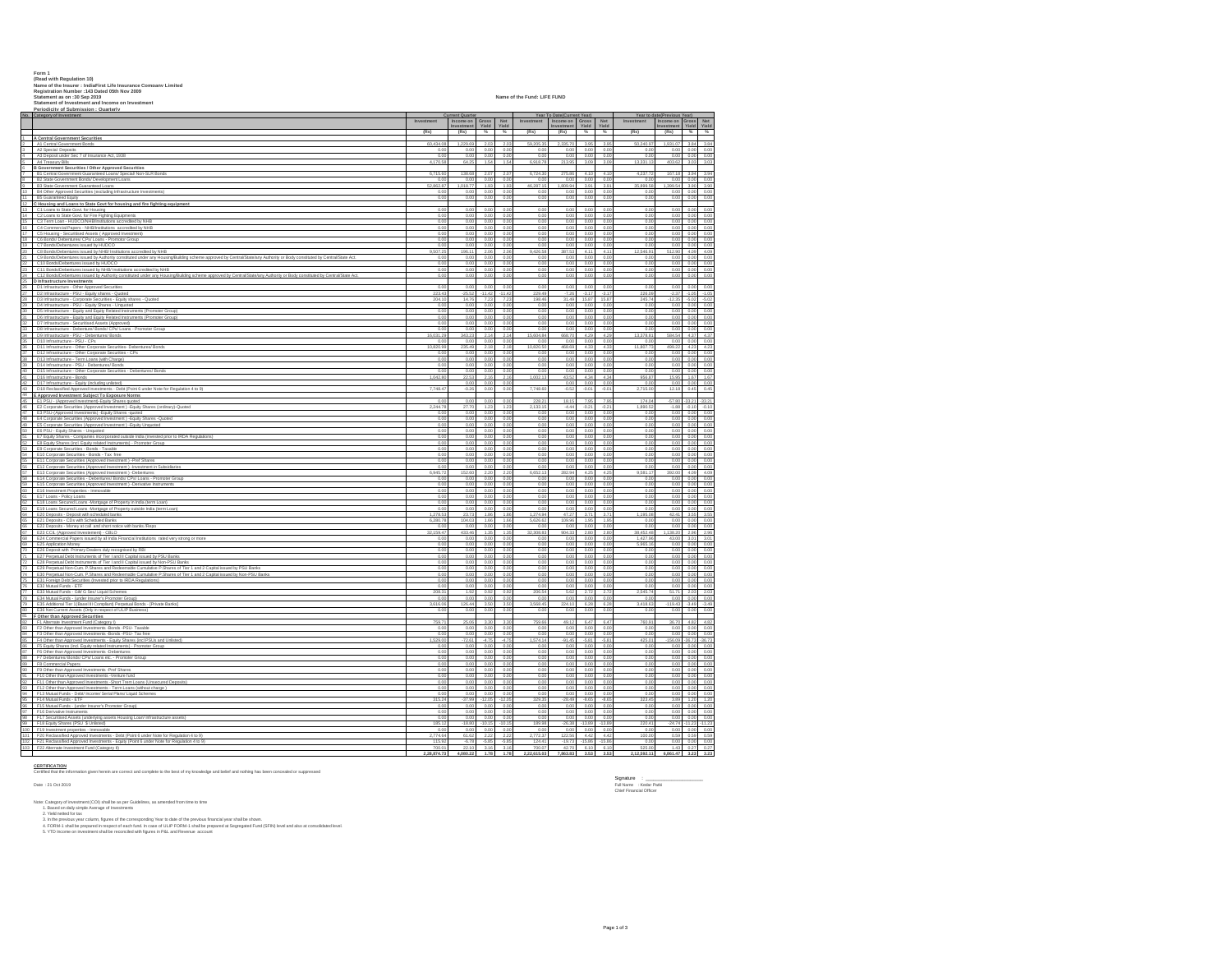|            | Form 1<br>(Read with Regulation 10)<br>Name of the Insurer · IndiaFirst I ife Insurance Company I imited                                                                                                                                                                                                                                                                                                                                                                                                                                                 |                                                    |                           |                                    |                              |                           |                           |                                 |                                               |                      |                           |                                        |                                         |                                |  |
|------------|----------------------------------------------------------------------------------------------------------------------------------------------------------------------------------------------------------------------------------------------------------------------------------------------------------------------------------------------------------------------------------------------------------------------------------------------------------------------------------------------------------------------------------------------------------|----------------------------------------------------|---------------------------|------------------------------------|------------------------------|---------------------------|---------------------------|---------------------------------|-----------------------------------------------|----------------------|---------------------------|----------------------------------------|-----------------------------------------|--------------------------------|--|
|            | Realstration Number : 143 Dated 05th Nov 2009<br>Statement as on :30 Sep 2019<br>Statement of Investment and Income on Investment                                                                                                                                                                                                                                                                                                                                                                                                                        | Name of the Fund: PENSION AND GEN ANNUITY BUSINESS |                           |                                    |                              |                           |                           |                                 |                                               |                      |                           |                                        |                                         |                                |  |
|            | Periodicity of Submission : Quarterly<br>No. Category of Investment                                                                                                                                                                                                                                                                                                                                                                                                                                                                                      | ttegor<br>Code                                     | Investment                | urrent Quarte                      | Gross                        | Not                       | <b>Investment</b>         | Year To Date(Current Year)      |                                               | Not                  |                           | Year to date(Previous Year)            |                                         |                                |  |
|            |                                                                                                                                                                                                                                                                                                                                                                                                                                                                                                                                                          |                                                    | (Rs)                      | Income on<br>(Rs)                  | Yield<br>$\sim$ $\sim$       | Yield                     | (Rs)                      | Income on<br>Investment<br>(Rs) | Gross<br>Yield<br>$\frac{1}{2}$ $\frac{1}{2}$ | Yield                | Investment<br>(Re)        | Income on<br><b>Investment</b><br>(Rs) | Gross Net                               | $N = N$                        |  |
|            | $\begin{tabular}{c c c} \multicolumn{1}{c}{\textbf{\textit{i}}}\quad \textbf{\textit{A C} central Government Security} \\ \multicolumn{1}{c}{\textbf{\textit{A C} event algorithm} \\ \multicolumn{1}{c}{\textbf{\textit{A C} speed} Government forest} \\ \multicolumn{1}{c}{\textbf{\textit{A C} System. This} \\ \multicolumn{1}{c}{\textbf{\textit{A C} System. This} \\ \multicolumn{1}{c}{\textbf{\textit{A C} System. This} \\ \multicolumn{1}{c}{\textbf{\textit{A C} } Unacay: Bis} \\ \multicolumn{1}{c}{\textbf{\textit{A} } The acayriks} \$ | TITLE<br>nco                                       | 1.76.959.08               | 3.185.01                           | 1.80                         | 1.80                      | 1,66,808.39               | 6.144.89                        | 368                                           | 3.68                 | 1,46,374.97               | 5.313.77                               |                                         | 3.63 3.63                      |  |
|            |                                                                                                                                                                                                                                                                                                                                                                                                                                                                                                                                                          | CSPD                                               | 0.00<br>0.00              | 0.00<br>0.00                       | 0.00<br>0.00                 | 0.00<br>0.00              | 0.00<br>0.00              | 0.00<br>0.00                    | 0.00<br>0.00                                  | 0.00<br>0.00         | 0.00<br>0.00              | 0.00<br>0.00                           |                                         | 0.00 0.00<br>0.00 0.00         |  |
|            |                                                                                                                                                                                                                                                                                                                                                                                                                                                                                                                                                          | TTLE                                               | 17,215.08                 | 266.37                             | 1.58                         | 1.5                       | 40,482.13                 | 1,275.1                         | 31                                            | 3.15                 | 24.828.76                 | 749.35                                 | 3.02                                    | 3.02                           |  |
|            | 8 B1 Central Government Guaranteed Loans/ Special/ Non-SLR Bonds                                                                                                                                                                                                                                                                                                                                                                                                                                                                                         | GGB                                                | 13,895.14<br>0.00         | 273.65<br>0.00                     | 197 197<br>0.00              | 0.00                      | 13,897.58<br>0.00         | 543.74 3.91<br>0.00             | 0.00                                          | 3.91<br>0.00         | 11,432.51<br>0.00         | 440.32<br>0.00                         |                                         | 3.85 3.85<br>0.00 0.00         |  |
| $^{\circ}$ | B3 State Government Guaranteed Loans                                                                                                                                                                                                                                                                                                                                                                                                                                                                                                                     | iGGL<br>GOA                                        | 2,07,490.18<br>0.00       | 3,957.81<br>0.00                   | 1.91<br>0.00                 | 1.91<br>0.00              | 2,01,635.35<br>0.00       | 7,683.32<br>0.00                | 3.81<br>0.00                                  | 3.81<br>0.00         | 1,13,420.76<br>0.00       | 4,361.63<br>0.00                       | 3.85                                    | 3.85<br>0.00 0.00              |  |
|            | 10 B4 Other Approved Securities (excluding Infrastructure Investments)<br>11 B5 Guaranteed Equity<br>12 C Housing and Loans to State Govt for housing and fire fighting equipment<br>13 C 1 Loans to State Govt. for Housing                                                                                                                                                                                                                                                                                                                             | trane<br>πE                                        | 0.00                      | 0.00                               | 0.00                         | 0.00                      | 0.00                      | 0.00                            | 0.00                                          | 0.00                 | 0.00                      | 0.00                                   |                                         | 0.00 0.00                      |  |
|            |                                                                                                                                                                                                                                                                                                                                                                                                                                                                                                                                                          | <b>HLSH</b><br><b>HLSF</b>                         | 0.00<br>0.00              | 0.00<br>0.00                       | 0.00<br>0.00                 | 0.00<br>0.00              | 0.00<br>0.00              | 0.00<br>0.00                    | 0.00<br>0.00                                  | 0.00<br>0.00         | 0.00<br>0.00              | 0.00<br>0.00                           |                                         | 0.00 0.00<br>0.00 0.00         |  |
|            | 14 C2 Loans to State Govt. for Fire Fighting Equipments<br>15 C3 Term Loan - HUROON-Bill traditions accredited by NHB<br>16 C4 Commercial Papers - NHB/Institutions accredited by NHB<br>17 C5 Housing - Securitised Assets (Approved I                                                                                                                                                                                                                                                                                                                  | <b>HTLN</b>                                        | 0.01<br>0.00              | 0.001                              | 0.00<br>0.00                 | 0.0<br>0.01               | 0.0<br>0.00               | 0.00<br>0.00                    | 00<br>00                                      | 0.00<br>0.00         | 0.01<br>0.00              | 0.00<br>0.00                           | 0.00<br>0.00                            | 0.00<br>0.00                   |  |
|            |                                                                                                                                                                                                                                                                                                                                                                                                                                                                                                                                                          | <b>WBS</b><br><b>HDPG</b>                          | 0.00<br>0.00              | 0.00<br>0.00                       | 0.00<br>0.01                 | 0.01<br>0.00              | 0.00<br>0.00              | 0.00<br>0.00                    | 0.0<br>0.0                                    | 0.00<br>0.00         | 0.00<br>0.00              | 0.00<br>0.001                          |                                         | 0.00 0.00<br>0.00 0.00         |  |
|            | 18 C6 Bonds/Debentures/CPs/Loans - Promotor Group<br>19 C7 Bonds/Debentures/CPs/Loans - Promotor Group<br>19 C7 Bonds/Debentures issued by NHB/Institutions accredited by NHB                                                                                                                                                                                                                                                                                                                                                                            | HTHD<br><b>ITTIN</b>                               | 0.00<br>75.426.79         | 0.00<br>1.540.29                   | 0.00<br>2.0                  | 0.00<br>2.04              | 0.00<br>74.016.16         | 0.00<br>3.021.69                | 0.00<br>4.05                                  | 0.00<br>4.08         | 0.00<br>81,405.57         | 0.00<br>3.328.11                       | 4.09                                    | 0.00 0.00<br>4.09              |  |
|            | 21 – Oli koub Dearunar suusta Juhani cositusi untu any koangliuiting udama approvatiny Comalibiationy Autoiny of Body constitution Act.<br>22 – Chi Boodo Debentures issued by NADCo acceleado hy Nel General Activity and any of                                                                                                                                                                                                                                                                                                                        | <b>HTDA</b><br><b>IFHD</b>                         | 0.00<br>0.00              | 0.00<br>0.00                       | 0.00<br>0.00                 | 0.00<br>0.01              | 0.00<br>0.00              | 0.00<br>0.00                    | 0.00<br>0.0                                   | 0.00<br>0.00         | 0.00<br>0.01              | 0.00<br>0.001                          | 0.00                                    | 0.00<br>0.00 0.00              |  |
|            |                                                                                                                                                                                                                                                                                                                                                                                                                                                                                                                                                          | <b>HFDA</b>                                        | 0.01<br>0.00              | 0.001<br>0.00                      | 00<br>0.00                   | 0.01<br>0.00              | 0.00<br>0.00              | 0.00<br>0.00                    | 00<br>0.00                                    | 0.00<br>0.00         | 0.00<br>0.00              | 0.001<br>0.00                          |                                         | 0.00 0.00<br>0.00 0.00         |  |
|            | 25 D Infrastructure Investments<br>26 D1 Infrastructure - Other Approved Securities                                                                                                                                                                                                                                                                                                                                                                                                                                                                      | <b>ITLE</b>                                        | 0.00                      | 0.001                              | 0.00                         | 0.00                      | 0.00                      | 0.00                            | 0.01                                          | 0.00                 | 0.00                      | 0.00                                   |                                         | 0.00 0.00                      |  |
|            | 27 D2 Infrastructure - PSU - Equity shares - Quoted<br>28 D3 Infrastructure - Corporate Securities - Equity shares - Quoted                                                                                                                                                                                                                                                                                                                                                                                                                              | TCS                                                | 587.83<br>60.96           | 4.41                               | $-96.92 - 16.49$<br>72       | $-16.49$<br>723           | 426.48<br><b>59.28</b>    | $-60.64$<br>0.41                | $-14.22$<br>15.8                              | $-14.22$<br>15.87    | 0.00<br>728.54            | 0.00<br>35.66                          |                                         | 0.00 0.00<br>$-4.91 - 4.91$    |  |
|            | 29   D4 Infrastructure - PSU - Equity Shares - Unquoted<br>30   D5 Infrastructure - Equity and Equity Related Instruments (Promoter Group)                                                                                                                                                                                                                                                                                                                                                                                                               | <b>IENO</b><br><b>IEUQ</b>                         | 0.00<br>0.00              | 0.00<br>0.00                       | 0.00<br>0.00                 | 0.00<br>0.00              | 0.00<br>0.00              | 0.00<br>0.00                    | 00<br>0.01                                    | 0.00<br>0.00         | 0.00<br>0.00              | 0.00<br>0.00                           |                                         | 0.00 0.00<br>0.00 0.00         |  |
|            | 23 Defensionales - Cathiese Company, and the Cathiese Company of the Cathiese Company of the Cathiese Company (2014)<br>23 Defensionales - Searchitect Scheller, Political Instantinum (Promise Group)<br>23 Defensionales - Searchi                                                                                                                                                                                                                                                                                                                     | <b>IFPG</b><br><b>IESA</b>                         | 0.00<br>0.00              | 0.00<br>0.00                       | 0.00<br>0.00                 | 0.00<br>0.00              | 0.00<br>0.00              | 0.00<br>0.00                    | 0.00<br>0.0                                   | 0.00<br>0.00         | 0.00<br>0.00              | 0.00<br>0.00                           | 0.00<br>0.00                            | 0.00<br>0.00                   |  |
|            |                                                                                                                                                                                                                                                                                                                                                                                                                                                                                                                                                          | <b>IPTD</b>                                        | 0.00<br>1.16.999.79       | 0.00<br>2.330.39                   | 0.00<br>1.99                 | 0.0<br>1.99               | 0.00<br>1.12.930.51       | 0.00<br>4,486.31                | 00<br>3.97                                    | 0.00<br>3.97         | 0.00<br>1.17.923.98       | 0.00<br>4.698.74                       | 0.00                                    | 0.00<br>3.98 3.98              |  |
|            |                                                                                                                                                                                                                                                                                                                                                                                                                                                                                                                                                          | PCP<br>nm.                                         | 0.00<br>13 967 49         | 0.00<br>288.71                     | 0.00<br>2.0                  | 0.00<br>2.07              | 0.00<br>13 971 53         | 0.00<br>574.66                  | 0.01<br>$-4.11$                               | 0.00<br>4.11         | 991.73<br>20,726.48       | 16.75<br>896.08                        | 1.69                                    | 1.69<br>4.32 4.32              |  |
|            | 36 D11 Infrastructure - Other Corporate Securities- Debentures/ Bonds<br>37 D12 Infrastructure - Other Corporate Securities - CPs<br>38 D13 Infrastructure - Term Loans (with Charge)                                                                                                                                                                                                                                                                                                                                                                    | <b>ICCP</b>                                        | 0.00<br>0.00              | 0.00<br>0.00                       | 0.00<br>0.00                 | 0.00<br>0.00              | 0.00<br>0.00              | 0.00<br>0.00                    | 0.00<br>00                                    | 0.00<br>0.00         | 0.00<br>0.00              | 0.00<br>0.00                           | 0.00<br>0.00                            | 0.00<br>0.00                   |  |
|            | 39 D14 Infrastructure - PSU - Debentures/ Bonds<br>40 D15 Infrastructure - Other Corporate Securities - Debentures/ Bonds<br>41 D16 Infrastructure - Bonds                                                                                                                                                                                                                                                                                                                                                                                               | IPED<br><b>ICFD</b>                                | 0.00<br>0.00              | 0.00<br>0.00                       | 0.001<br>0.00                | 0.00<br>0.00              | 0.00<br>0.00              | 0.00                            | $0.001 - 0.00$<br>0.00                        | 0.00<br>0.00         | 0.00<br>0.00              | 0.001<br>0.00                          |                                         | $0.00 - 0.00$<br>0.00 0.00     |  |
|            | 42 D17 Infrastructure - Equity (including unlisted)                                                                                                                                                                                                                                                                                                                                                                                                                                                                                                      | $-24$<br><b>IOEQ</b>                               | 3,583.55<br>0.00          | 69.99                              | 1.98<br>$0.00$ $0.00$ $0.00$ | 1.96                      | 3,122.76<br>0.00          | 121.17 3.88                     | 0.00 0.00                                     | 3.88<br>0.00         | 2,485.14<br>0.00          |                                        | 96.66 3.89 3.89<br>$0.00$ $0.00$ $0.00$ |                                |  |
|            | 43 D18 Reclassified Approved Investments - Debt (Point 6 under Note for Regulation 4 to 9)<br>44 E Approved Investment Subject To Exposure Norms<br>45 E1 PSU - (Approved Investment)-Equity Shares quoted                                                                                                                                                                                                                                                                                                                                               | ORD                                                | 0.00                      | 0.00                               | 0.00                         | 0.00                      | 0.00                      | 0.00                            | 0.00                                          | 0.00                 | 5,034.41                  | 24.33                                  |                                         | $0.48$ 0.48                    |  |
|            | 46 E2 Corporate Securities (Approved Investment ) -Equity Shares (ordinary)-Quoted                                                                                                                                                                                                                                                                                                                                                                                                                                                                       | EAEO                                               | 288.31<br>5,972.01        | 41.32<br>30.97                     | 14.33<br>0.5%                | 14.33<br>0.5              | 411.63<br>4.848.05        | 80.94<br>70.19                  | 19.66<br>1.45                                 | 19.66<br>1.45        | 421.61<br>5.454.17        | $-128.58$<br>121.72                    |                                         | $-30.50 - 30.50$<br>2.23 2.23  |  |
|            | 47 E3 PSU-(Approved Investments) - Equity Shares -quoted<br>48 E4 Corporate Securities (Approved Investment ) Equity Shares -Quoted                                                                                                                                                                                                                                                                                                                                                                                                                      | ETPE<br>TCE                                        | 0.00<br>0.00              | 0.00<br>0.00                       | 0.00<br>0.00                 | 0.00<br>0.00              | 0.00<br>0.00              | 0.00<br>0.00                    | 0.00<br>0.00                                  | 0.00<br>0.00         | 0.00<br>0.00              | 0.00<br>0.00                           | 0.00                                    | 0.00 0.00<br>0.00              |  |
|            | 49 E5 Corporate Securities (Approved Investment ) -Equity Unquoted<br>50 E E PSU - Equity Shanes - Unquoted<br>51 E Equity Shares - Companies incorporated outside India (invested prior to IRDA Regulations                                                                                                                                                                                                                                                                                                                                             | <b>FRAD</b><br>FFIIO                               | 0.00<br>0.00              | 0.00<br>0.001                      | 0.00<br>0.00                 | 0.00<br>0.00              | 0.00<br>0.00              | 0.00<br>0.00                    | 0.00<br>00                                    | 0.00<br>0.00         | 0.00<br>0.00              | 0.00<br>0.001                          | 0.00                                    | 0.00 0.00<br>0.00              |  |
|            |                                                                                                                                                                                                                                                                                                                                                                                                                                                                                                                                                          | <b>EFES</b><br>EEPG                                | 0.00<br>0.00              | 0.00<br>0.00                       | 0.00<br>0.00                 | 0.00<br>0.00              | 0.00<br>0.00              | 0.00<br>0.001                   | 0.00<br>0.00                                  | 0.00<br>0.00         | 0.00<br>0.00              | 0.00<br>0.00                           | 0.00                                    | 0.00<br>0.00 0.00              |  |
|            |                                                                                                                                                                                                                                                                                                                                                                                                                                                                                                                                                          | EPBT                                               | 0.00<br>0.01              | 0.00<br>0.00                       | 0.00<br>0.00                 | 0.00<br>0.01              | 0.00<br>0.01              | 0.00<br>0.00                    | 0.00<br>00                                    | 0.00<br>0.00         | 0.00<br>0.0               | 0.00<br>0.00                           | 0.00                                    | 0.00 0.00<br>0.00              |  |
|            |                                                                                                                                                                                                                                                                                                                                                                                                                                                                                                                                                          | EPNO                                               | 0.00<br>0.00              | 0.00<br>0.00                       | 0.00<br>0.00                 | 0.00<br>0.01              | 0.00<br>0.00              | 0.00<br>0.00                    | 0.00<br>0.0                                   | 0.00<br>0.00         | 0.00<br>0.00              | 0.00<br>0.00                           | 0.00                                    | 0.00<br>0.00 0.00              |  |
|            |                                                                                                                                                                                                                                                                                                                                                                                                                                                                                                                                                          | FCOS<br>EDPG                                       | 72,486.97<br>0.00         | 1,473.12<br>0.00                   | 2.0<br>0.00                  | 20<br>0.00                | 65,541.22<br>0.00         | 2,669.83<br>0.00                | 40<br>0.00                                    | 4.07<br>0.00         | 81.340.32<br>0.00         | 3.350.27<br>0.00                       |                                         | $4.12$ $4.12$<br>0.00 0.00     |  |
|            |                                                                                                                                                                                                                                                                                                                                                                                                                                                                                                                                                          | CDI<br>EINP                                        | 0.00<br>0.00              | 0.00<br>0.00                       | 0.00<br>0.00                 | 0.00<br>0.00              | 0.00<br>0.00              | 0.00<br>0.00                    | 0.00<br>0.00                                  | 0.00<br>0.00         | 0.00<br>0.00              | 0.00<br>0.00                           | 0.00                                    | 0.00<br>0.00 0.00              |  |
|            |                                                                                                                                                                                                                                                                                                                                                                                                                                                                                                                                                          | 1341                                               | 0.00                      | 0.00                               | 0.00                         | 0.00<br>00                | 0.00<br>0.0               | 0.00                            | 0.0<br>0.0                                    | 0.00                 | 0.00<br>0 <sup>0</sup>    | 0.00<br>0.001                          | 0.00<br>0.01                            | 0.00<br>0.00                   |  |
|            | 64 E20 Deposits - Deposit with scheduled banks                                                                                                                                                                                                                                                                                                                                                                                                                                                                                                           | <b>ELMO</b><br>CDB                                 | 0.00<br>0.00              | 0.00<br>0.00                       | 0.00                         | 0.00000000<br>0.01        | 0.00<br>0.00              | 0.00                            | 0.00 0.00<br>0.01                             | 0.00<br>0.00         | 0.00<br>6,062.25          | 0.00<br>231.20                         | 3.81                                    | 0.00 0.00<br>3.81              |  |
|            | 65 E21 Deposits - CDs with Scheduled Banks<br>66 E22 Deposits - Money at call and short notice with banks /Repo                                                                                                                                                                                                                                                                                                                                                                                                                                          | ncn<br>ECMR                                        | 14.274.14<br>0.00         | 229.93<br>0.00                     | 1.61<br>0.00                 | 1.61<br>0.00              | 30.941.96<br>0.00         | 1.059.68<br>0.00                | 3.42<br>0.00                                  | 3.42<br>0.00         | 0.00<br>0.00              | 0.00<br>0.00                           |                                         | 0.00 0.00<br>0.00 0.00         |  |
|            | 67 E23 CCIL (Approved Investement) - CBLO<br>68 E24 Commercial Papers issued by all India Financial Institutions rated very strong or more                                                                                                                                                                                                                                                                                                                                                                                                               | CBO<br>CCP<br>CAM                                  | 41.215.17<br>0.00         | <b>658.75</b><br>0.00              | 1.35<br>0.00                 | 1.35<br>0.00              | 54,526.39<br>0.00         | 1.540.45<br>0.00                | 2.83<br>0.00                                  | 2.83<br>0.00         | 38,863.31<br>12.523.40    | 1.152.87<br>497.94                     | 2.97                                    | 2.97<br>3.98 3.98              |  |
|            | 69 E25 Application Money<br>70 E26 Deposit with Primary Dealers duly recognised by RBI                                                                                                                                                                                                                                                                                                                                                                                                                                                                   | EDPD                                               | 0.00<br>0.00              | 0.00<br>0.00                       | 0.00<br>0.00                 | 0.01<br>0.00              | 0.00<br>0.00              | 0.00<br>0.00                    | 0.00                                          | 0.00<br>0.00         | 23,012.77<br>0.00         | 0.00<br>0.00                           |                                         | 0.00 0.00<br>0.00 0.00         |  |
|            |                                                                                                                                                                                                                                                                                                                                                                                                                                                                                                                                                          | EUPD                                               | 0.00<br>0.01              | 0.00                               | 0.00<br>0.0                  | 0.00<br>0.0               | 0.00<br>0.00              | 0.00<br>0.00                    | 0.00<br>0.0<br>0.00                           | 0.00<br>0.00         | 0.00<br>0.00              | 0.00<br>0.00                           | 0.00<br>0.00                            | 0.00<br>0.00                   |  |
|            | To $\frac{1}{1}$ . EX location the firming the interaction and the film that the film of the first control in the control of the control control in the first control in the control of the control of the control of the control                                                                                                                                                                                                                                                                                                                        | <b>EUPS</b><br>EPPS                                | 0.00<br>0.00              | 0.00<br>0.00                       | 0.00<br>0.00                 | 0.00<br>0.00              | 0.00<br>0.00              | 0.00<br>0.00                    | 0.01                                          | 0.00<br>0.00         | 0.00<br>0.00              | 0.00<br>0.00                           | 0.00<br>0.00                            | 0.00<br>0.00                   |  |
|            |                                                                                                                                                                                                                                                                                                                                                                                                                                                                                                                                                          | <b>FFDS</b><br>EETF<br>CAIF                        | 0.00<br>0.00<br>16.221.04 | 0.001<br>0.00<br>156.06            | 0.01<br>0.00<br>0.96         | 0.00<br>0.00<br>0.96      | 0.00<br>0.00<br>22,029.15 | 0.00<br>0.00<br>605.75          | 0.01<br>0.00<br>27                            | 0.00<br>0.00<br>2.75 | 0.00<br>0.00<br>17.510.26 | 0.00<br>0.00<br>591.32                 | 3.38                                    | 0.00 0.00<br>0.00 0.00         |  |
|            |                                                                                                                                                                                                                                                                                                                                                                                                                                                                                                                                                          | EMPG                                               | 0.00                      | 0.00                               | 0.00                         | 0.00                      | 0.00                      | 0.00                            | 0.00                                          | 0.00                 | 0.00                      | 0.001                                  | 0.00                                    | 3.38<br>0.00                   |  |
|            |                                                                                                                                                                                                                                                                                                                                                                                                                                                                                                                                                          | EAPB<br>FNCA                                       | 34.100.99<br>0.00         | 1.193.71<br>0.001                  | 3.50<br>0.00                 | 3.50<br>0.00              | 33,641.20<br>0.00         | 2.159.57<br>0.00                | 6.42<br>00                                    | 6.42<br>0.00         | 28.927.78<br>0.00         | $-1.120.52$<br>0.00                    |                                         | $-3.87 - 3.87$<br>0.00 0.00    |  |
|            | 82 F1 Altemate Investment Fund (Category I)                                                                                                                                                                                                                                                                                                                                                                                                                                                                                                              | TITLE<br>DAFA                                      | 0.00<br>0.00              | 0.00<br>0.00                       | 0.00<br>0.00                 | 0.00<br>0.00              | 0.00<br>0.00              | 0.00<br>0.00                    | 0.00<br>0.00                                  | 0.00<br>0.00         | 0.00<br>0.00              | 0.00<br>0.00                           | 0.00                                    | 0.00 0.00<br>0.00              |  |
|            | 83 F2 Other than Approved Investments -Bonds -PSU-Taxable<br>84 F3 Other than Approved Investments -Bonds -PSU-Tax free<br>F3 Other than Approved Investments -Bonds -PSU-Tax free                                                                                                                                                                                                                                                                                                                                                                       | ESH                                                | 0.00                      | 0.00<br>0.00                       | 0.00                         | 0.01                      | 0.00                      | 0.00                            | 0.0                                           | 0.00                 | 0.00                      | 0.00                                   | 0.00                                    | 0.00                           |  |
|            | 85 F4 Other than Approved Investments - Equity Shares (incl PSUs and Unisted)<br>86 F5 Equity Shares (incl. Equity related Instruments) - Promoter Group                                                                                                                                                                                                                                                                                                                                                                                                 | DEPG                                               | 0.00<br>0.00<br>0.00      | 0.00<br>0.00                       | 0.0<br>0.00<br>0.00          | 000<br>0.00               | 0.00<br>0.00<br>0.00      | 0.00<br>0.00<br>0.00            | 000<br>0.01                                   | 0.00<br>0.00<br>0.00 | 0.00<br>0.00<br>0.00      | 0.00<br>0.00<br>0.00                   | 0.00                                    | 0.00 0.00<br>0.00 0.00<br>0.00 |  |
|            |                                                                                                                                                                                                                                                                                                                                                                                                                                                                                                                                                          | <b>ILDB</b><br><b>IDPG</b><br>DACE                 | 0.00<br>0.00              | 0.00<br>0.00                       | 0.00<br>0.00                 | 0.00<br>0.01              | 0.00<br>0.00              | 0.00<br>0.00                    | 0.00<br>0.01                                  | 0.00<br>0.00         | 0.00<br>5.425.97          | 0.00<br>24.88                          | 0.46                                    | 0.00 0.00<br>0.46              |  |
|            | 88 F7 Deberaures/ Bonds/ CPs/ Loans etc. - Promoter Group<br>89 F8 Commercial Papers<br>90 F8 Other than Approved Investments - Pref Shares<br>91 F10 Other than Approved Investments - Prenture fund                                                                                                                                                                                                                                                                                                                                                    | PSH<br><b>OWNE</b>                                 | 0.00<br>0.00              | 0.00<br>0.00                       | 0.00<br>0.00                 | 0.00<br>0.00              | 0.00<br>0.00              | 0.00<br>0.00                    | 00<br>0.01                                    | 0.00<br>0.00         | 0.00<br>0.00              | 0.00<br>0.00                           | 0.00<br>0.00                            | 0.00<br>0.00                   |  |
|            | 92 F11 Other than Approved Investments -Short Trem Loans (Unsecured Deposits)                                                                                                                                                                                                                                                                                                                                                                                                                                                                            | <b>UJSC</b><br>TI W                                | 0.00<br>0.01              | 0.00<br>0.00                       | 0.00<br>0.00                 | 0.00<br>00                | 0.00<br>0.0               | 0.00<br>0.00                    | 0.01<br>00                                    | 0.00<br>0.00         | 0.00<br>0.0               | 0.00<br>0.00                           | 0.00                                    | 0.00 0.00<br>0.00              |  |
|            | 93 F12 Other than Approved Investments - Term Loans (without charge )<br>94 F13 Mutual Funds - Debt/ Income/ Serial Plans/ Liquid Schemes<br>95 F14 Mutual Funds - ETF                                                                                                                                                                                                                                                                                                                                                                                   | OMGS<br><b>IFTE</b>                                | 0.00<br>0.00              | 0.00<br>0.00                       | 0.00<br>0.0                  | 0.00<br>0.01              | 0.00<br>0.00              | 0.00<br>0.00                    | 0.00<br>00                                    | 0.00<br>0.00         | 0.00<br>0.00              | 0.00<br>0.00                           | 0.00<br>0.00                            | 0.00<br>0.00                   |  |
|            |                                                                                                                                                                                                                                                                                                                                                                                                                                                                                                                                                          | <b>DAAPG</b><br>ICDI                               | 0.00<br>0.00              | 0.00<br>0.00                       | 00<br>0.00                   | 00                        | 0.00<br>0.00              | 0.00                            | 00<br>0.00 0.01                               | 0.00                 | 0.00<br>0.00              | 0.001                                  | 0.00                                    | 0.00<br>0.00 0.00              |  |
|            | 96 F15 Mutual Funds - (under Insurer's Promoter Group)<br>97 F16 Derivative Instruments<br>98 F17 Securitieed Assets (underlying assets Housing Loan/ Infrastructure assets)                                                                                                                                                                                                                                                                                                                                                                             | DO A<br>OEPU                                       | 0.00<br>0.00              | 0.001<br>0.00                      | 00                           | 0.00<br>0.00<br>0.00 0.00 | 0.00<br>0.00              | 0.00                            | 0.00<br>0.00 0.00                             | 0.00<br>0.00<br>0.00 | 0.00<br>0.00              | 0.00<br>0.001<br>0.00                  |                                         | $0.00 - 0.00$<br>0.00 0.00     |  |
|            | 99 F18 Equity Shares (PSU \$ Unisted)                                                                                                                                                                                                                                                                                                                                                                                                                                                                                                                    |                                                    | 0.00                      | 0.00                               | 0.00                         | 0.00<br>00                | 0.00                      | 0.00                            | 0.00<br>0.0                                   | 0.00<br>0.00         | 0.00                      | 0.00                                   | 0.00<br>0.59                            | 0.00<br>0.59                   |  |
|            | are – ris Equator annos rrou a cumanos)<br>100 – F19 Revestment properties - immovable<br>100 – F19 Reclassified Approved Investments - Debt (Point 6 under Note for Regulation 4 to 9)<br>102 – F21 Reclassified Approved Investments                                                                                                                                                                                                                                                                                                                   | ORAE<br>MFB                                        | 0.00<br>0.00              | 0.00<br>0.00                       | 0.00                         | 0.00 0.00<br>0.00         | 0.00<br>0.00              | 0.00<br>0.00                    | 0.00<br>0.00                                  | 0.00<br>0.00         | 0.00<br>0.00              | 0.00<br>0.00                           | 0.00                                    | 0.00 0.00<br>0.00              |  |
|            |                                                                                                                                                                                                                                                                                                                                                                                                                                                                                                                                                          | <b>TOTAL</b>                                       |                           | 8.10.724.54  15.501.57  1.91  1.91 |                              |                           | 8.39.289.78               | 31,986.09 3.81                  |                                               | 3.81                 | 7,45,092.69               | 24.612.36 3.30 3.30                    |                                         |                                |  |

**CERTIFICATION**<br>Certified that the info

mation given herein are correct and complete to the best of my knowledge and belief and nothing has been concealed or suppressed

Date : 21 Oct 2019 Full Name : Kedar Patki

Now. Congay of investment COD shall as part Guidelines, as amended form time to time<br>- 2. Visit restricts part collaboration of the corresponding Year to the of the previous fisterality year shall be previously and the sta

Signature :<br>Full Nama : : Kedar Patki<br>Chief Financial Officer